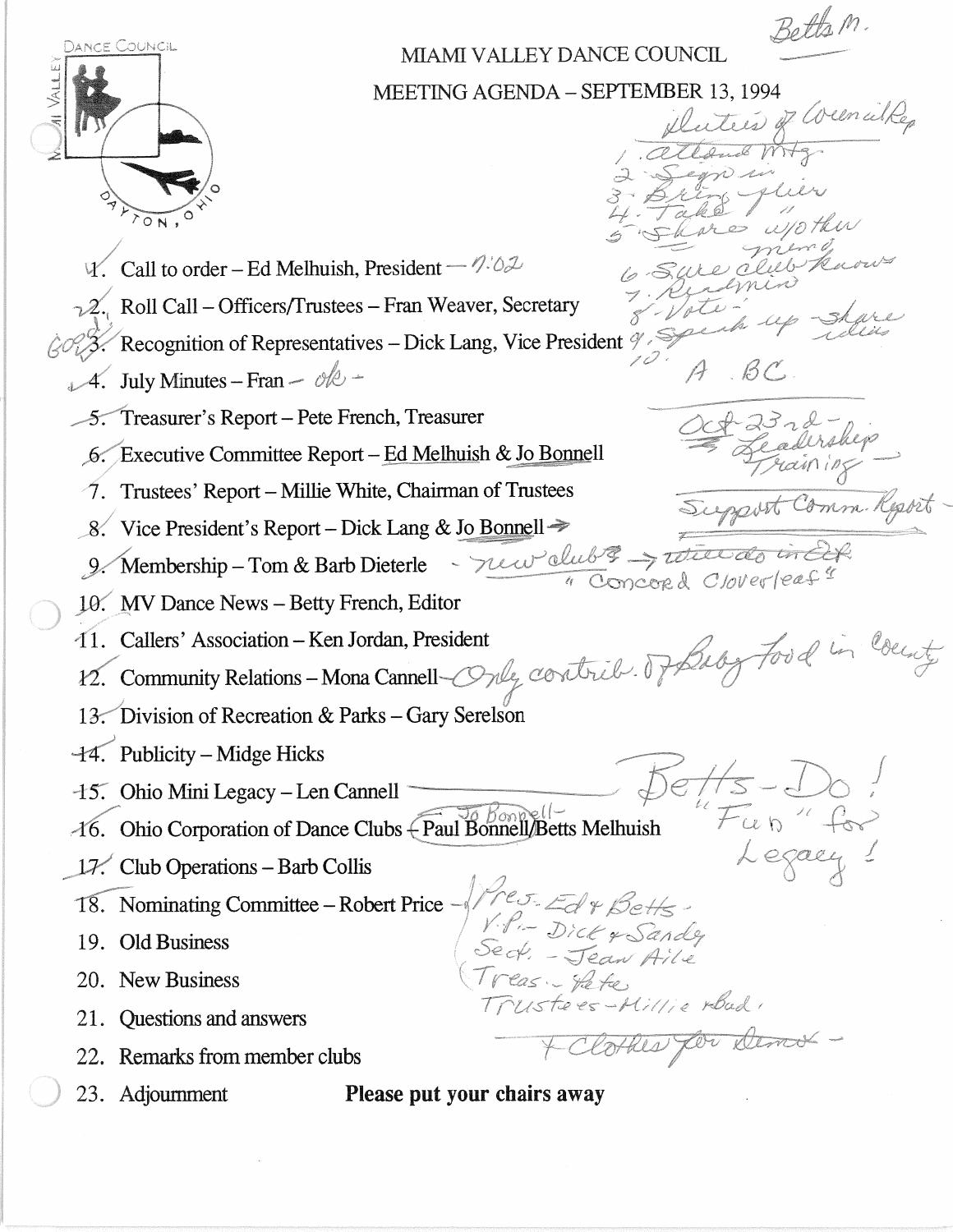Betts m.

-

 $\bar{\beta}$ 

|                                                                    | 1992             |               | 1993             |                      |                      |
|--------------------------------------------------------------------|------------------|---------------|------------------|----------------------|----------------------|
|                                                                    | <b>FULL YEAR</b> |               | <b>FULL YEAR</b> | <b>ACTUAL</b>        |                      |
|                                                                    | <b>BUDGET</b>    | <b>ACTUAL</b> | <b>BUDGET</b>    | <b>PERIOD</b>        | <b>YEAR-TO-DATE</b>  |
| <b>BALANCE AS OF:</b>                                              | Jul 13, 1994     |               |                  | \$1,590.34           |                      |
| <b>RECEIPTS:</b>                                                   | \$14,460.00      | \$10,145.58   | \$9,220.00       | \$1,354.54           | \$7,960.79           |
| GEMoney transfer of principal<br>Reduce for tfr. counted as income |                  |               |                  | \$1,000.00<br>\$0.00 | \$1,000.00<br>\$0.00 |
| DISBURSEMENTS:                                                     |                  |               |                  |                      |                      |
| <b>EDUCATION</b>                                                   | \$5,625.00       | \$5,313.76    | \$4,150.00       | \$686.50             | \$2,595.55           |
| <b>PUBLICITY</b>                                                   | \$4,175.00       | \$3,037.43    | \$2,725.00       | \$181.22             | \$975.22             |
| <b>HONORS &amp; BADGES</b>                                         | \$2,105.00       | \$1,762.08    | \$605.00         | \$24.49              | \$493.15             |
| <b>COMMUNICATIONS</b>                                              | \$1,755.00       | \$1,630.13    | \$1,595.00       | \$187.98             | \$762.25             |
| <b>MISCELLANEOUS</b>                                               | \$5,075.00       | \$3,695.62    | \$3,145.00       | \$142.95             | \$2,438.79           |
| <b>TOTAL DISBURSE.:</b>                                            | \$18,735.00      | \$15,439.02   | \$12,220.00      | \$1,223.14           | \$7,264.96           |
| <b>BALANCE FORWARD:</b>                                            |                  |               |                  | \$2,721.74           |                      |

| TOTAL FUNDS AVAILABLE:                      |             |
|---------------------------------------------|-------------|
| Checking account (National City Bank)       | \$2,721.74  |
| Certificate of deposit (National City Bank) | \$30,000.00 |
| Certificate of deposit (National City Bank) | \$10,000.00 |
| Certificate of deposit (National City Bank) | \$12,000.00 |
| Savings (National City Bank)                | \$2,400.00  |
| TOTAL ALL FUNDS<br>Sep 13, 1994             | \$57,121.74 |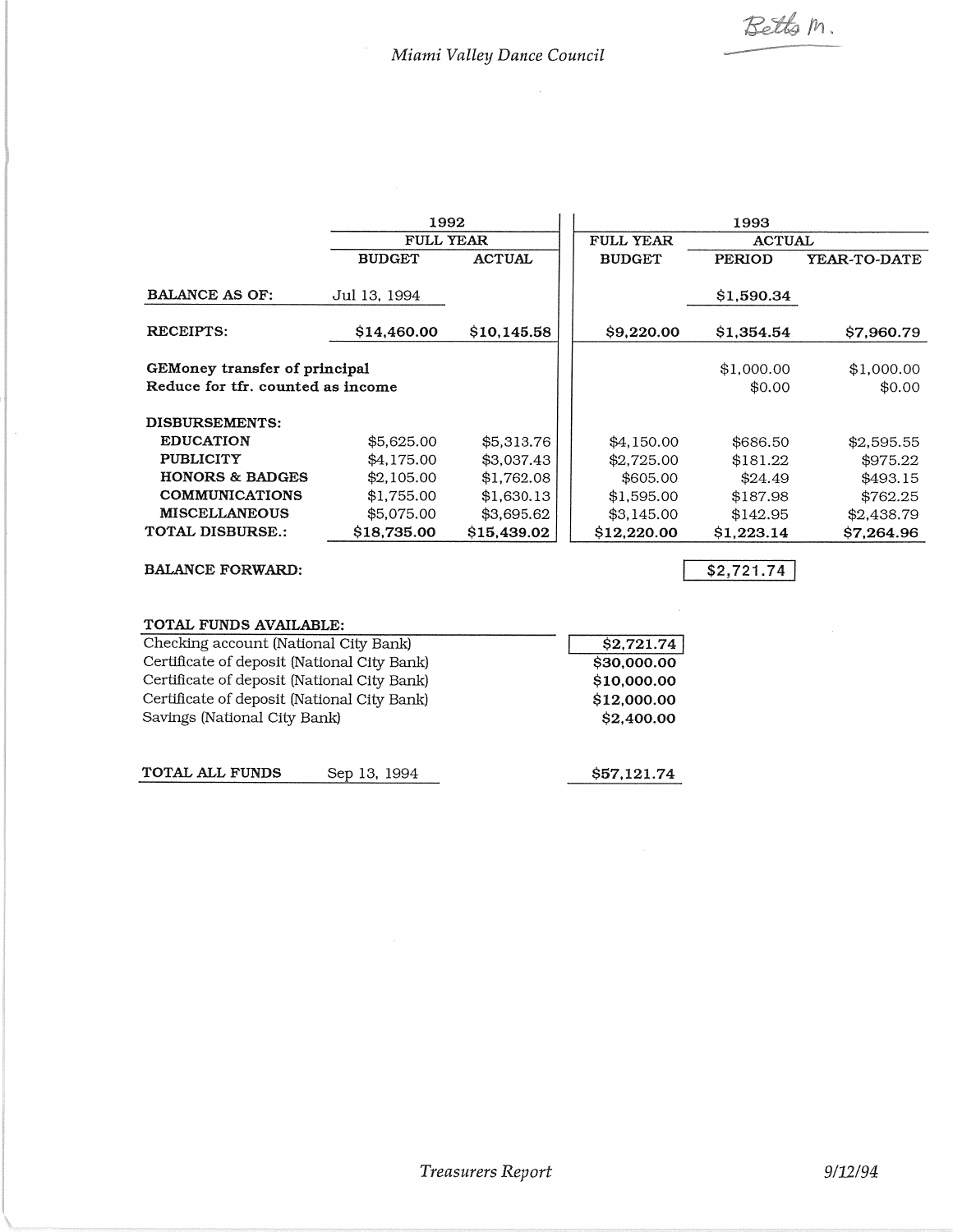|                                                         | 1993          |               | 1994          |               |              |
|---------------------------------------------------------|---------------|---------------|---------------|---------------|--------------|
|                                                         | FULL YEAR     |               | FULL YEAR     | <b>ACTUAL</b> |              |
|                                                         | <b>BUDGET</b> | <b>ACTUAL</b> | <b>BUDGET</b> | <b>PERIOD</b> | YEAR-TO-DATE |
| <b>BALANCE AS OF:</b>                                   | Jul 13, 1994  |               |               | \$1,590.34    |              |
| <b>RECEIPTS:</b>                                        |               |               |               |               |              |
| Lesson Classes                                          | \$2,300.00    | \$1,375.00    | \$1,250.00    | \$0.00        | \$782.50     |
| Plus Dances                                             | \$1,400.00    | \$1,015.00    | \$750.00      | \$940.01      | \$940.01     |
| Interest                                                | \$3,700.00    | \$2,611.58    | \$2,000.00    | \$390.92      | \$1,619.67   |
| Convention                                              | \$2,600.00    | \$2,600.00    | \$2,600.00    | \$0.00        | \$2,600.00   |
| Hearing & Speech                                        | \$1,800.00    | \$566.00      | \$600.00      | \$0.00        | \$0.00       |
| Childrens' Medical Center                               | \$1,000.00    | \$1,063.00    | \$700.00      | \$0.00        | \$1,074.00   |
| Club Insurance                                          | \$460.00      | \$450.00      | \$820.00      | \$0.00        | \$780.00     |
| Other                                                   | \$1,200.00    | \$465.00      | \$500.00      | \$23.61       | \$164.61     |
| <b>TOTAL RECEIPTS:</b>                                  | \$14,460.00   | \$10,145.58   | \$9,220.00    | \$1,354.54    | \$7,960.79   |
| Transfer of principal-from savings                      |               |               |               | \$1,000.00    | \$1,000.00   |
| Reduce for tfr. from within checking, counted as income |               |               |               |               | \$0.00       |
| <b>DISBURSEMENTS:</b>                                   |               |               |               |               |              |
| <b>EDUCATION:</b>                                       |               |               |               |               |              |
| Lesson Classes                                          | \$3,900.00    | \$4,050.17    | \$3,120.00    | \$0.00        | \$1,787.50   |
| Plus Dances                                             | \$1,070.00    | \$764.62      | \$500.00      | \$593.00      | \$637.80     |
| Travel - Delegates                                      | \$275.00      | \$308.50      | \$300.00      | \$93.50       | \$140.25     |
| Leadership                                              | \$350.00      | \$160.47      | \$200.00      | \$0.00        | \$0.00       |
| Other                                                   | \$30.00       | \$30.00       | \$30.00       | \$0.00        | \$30.00      |
| <b>TOTAL</b>                                            | \$5,625.00    | \$5,313.76    | \$4,150.00    | \$686.50      | \$2,595.55   |
| PUBLICITY:                                              |               |               |               |               |              |
| Printing                                                | \$1,650.00    | \$1,320.00    | \$1,200.00    | \$0.00        | \$700.00     |
| Conventions                                             | \$0.00        | \$0.00        | \$0.00        | \$0.00        | \$0.00       |
| Demos                                                   | \$850.00      | \$735.06      | \$500.00      | \$33.36       | \$33.36      |
| Community Relations                                     | \$25.00       | \$0.00        | \$25.00       | \$0.00        | \$0.00       |
| Special Events                                          | \$150.00      | \$176.49      | \$100.00      | \$0.00        | \$0.00       |
| Other                                                   | \$1,500.00    | \$805.88      | \$900.00      | \$147.86      | \$241.86     |
| <b>TOTAL</b>                                            | \$4,175.00    | \$3,037.43    | \$2,725.00    | \$181.22      | \$975.22     |
| <b>HONORS &amp; BADGES:</b>                             |               |               |               |               |              |
| Honors                                                  | \$365.00      | \$179.00      | \$0.00        | (\$6.00)      | \$75.00      |
| Friendship                                              | \$300.00      | \$104.00      | \$0.00        | \$1.00        | \$54.00      |
| Other                                                   | \$40.00       | \$21.00       | \$30.00       | \$0.00        | \$69.60      |
| Honor Cples/Dinner                                      | \$1,200.00    | \$1,395.08    | \$500.00      | \$29.49       | \$155.84     |
| Other                                                   | \$200.00      | \$63.00       | \$75.00       | \$0.00        | \$138.71     |
| TOTAL                                                   | \$2,105.00    | \$1,762.08    | \$605.00      | \$24.49       | \$493.15     |
| <b>COMMUNICATIONS:</b>                                  |               |               |               |               |              |
| Pres./Council Mtgs.                                     | \$125.00      | \$168.27      | \$150.00      | \$6.55        | \$34.55      |
| Vice President                                          | \$50.00       | \$0.00        | \$0.00        | \$0.00        | \$0.00       |
| Treasurer                                               | \$295.00      | \$221.77      | \$250.00      | \$54.83       | \$120.42     |
| Secretary                                               | \$175.00      | \$257.40      | \$225.00      | \$0.00        | \$66.92      |
| Editor                                                  | \$600.00      | \$406.51      | \$450.00      | \$61.65       | \$204.46     |
| Telephone/Equipment                                     | \$410.00      | \$541.18      | \$420.00      | \$64.95       | \$257.02     |
| Other                                                   | \$100.00      | \$35.00       | \$100.00      | \$0.00        | \$78.88      |
| TOTAL                                                   | \$1,755.00    | \$1,630.13    | \$1,595.00    | \$187.98      | \$762.25     |